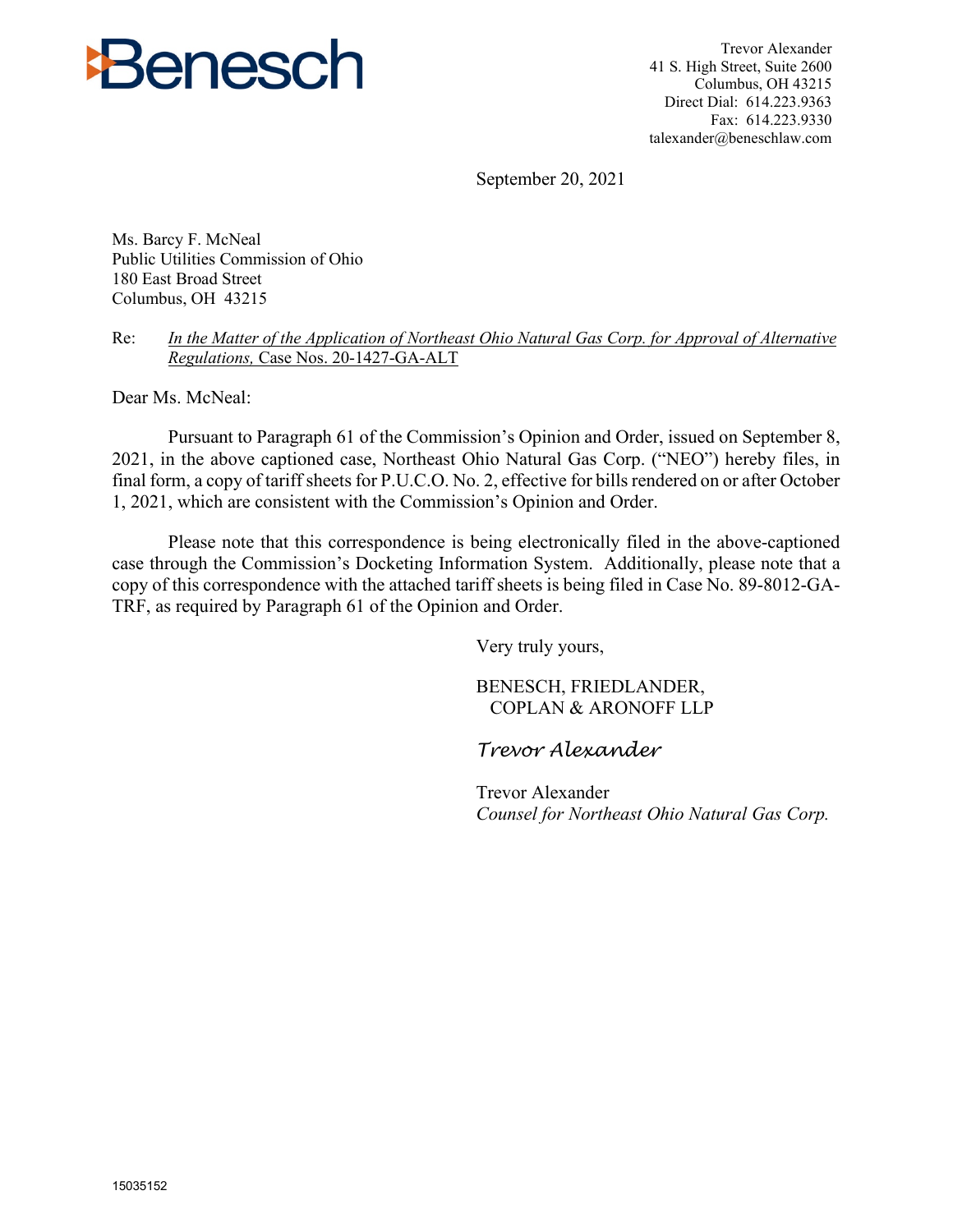#### NORTHEAST OHIO NATURAL GAS CORP. FIRST REVISED SHEET NO. 3

# **RULES, REGULATIONS AND RATES GOVERNING THE DISTRIBUTION AND TRANSPORTATION OF GAS**

**Section I - TABLE OF CONTENTS**

# **SHEET NUMBER SECTION VIII – (Transportation - Gas Deliveries)** 38. Gas Quality 31 and 32 39. Title of Gas 32<br>40. Deliveries of Customer Owned Gas 32 40. Deliveries of Customer Owned Gas 32 41. Authorized Daily Volumes 33 42. Unaccounted for Gas 34 43. Operational Flow Orders 34 44. Deficiencies in Deliveries to Company 34 45. Charges for Third Party Services 35 46. Interruptions 35 47. Addition and Replacement of Facilities 35 and 36 48. Operation and Maintenance Costs 36 49. Measurement 36 and 37

## **SECTION IX – (Transportation – Termination of Service)**

| 50. |  | Obligation to Serve Following Termination of Transportation Agreement | 38 |
|-----|--|-----------------------------------------------------------------------|----|
|     |  |                                                                       |    |

## **SECTION X (Rate Schedules)**

|               | <b>Rate Schedules</b>                         | 39            |
|---------------|-----------------------------------------------|---------------|
| 51.           | <b>Small General Service Charges</b>          | 40 and 41     |
| 52.           | General Service Charges                       | 42 and 43     |
| 53.           | Large General Service Charges                 | 44 and 45     |
| 54.           | <b>General Transportation Service Charges</b> | 46 and 47     |
| 55.           | Large General Transportation Service Charges  | 48, 49 and 50 |
| <b>Riders</b> |                                               |               |
| 56.           | <b>Gas Cost Recovery Rider</b>                | 51            |
| 57.           | Gross Receipts Tax Rider                      | 52            |
| 58.           | Income Tax Credit Mechanism Rider             | 53            |
| 58.5          | Infrastructure Acquisition Adjustment Rider   | 53.5          |
| 59.           | Ohio MCF Tax Rider                            | 54            |
| 60.           | Percentage of Income Payment Plan Rider       | 55            |
| 61.           | Uncollectible Expense Rider                   | 56            |

Filed in accordance with the Public Utilities Commission of Ohio Entry dated September 8, 2021 Case No. 20-1427-GA-ALT ISSUED: September 20, 2021 EFFECTIVE: For Bills Rendered on or after: October 1, 2021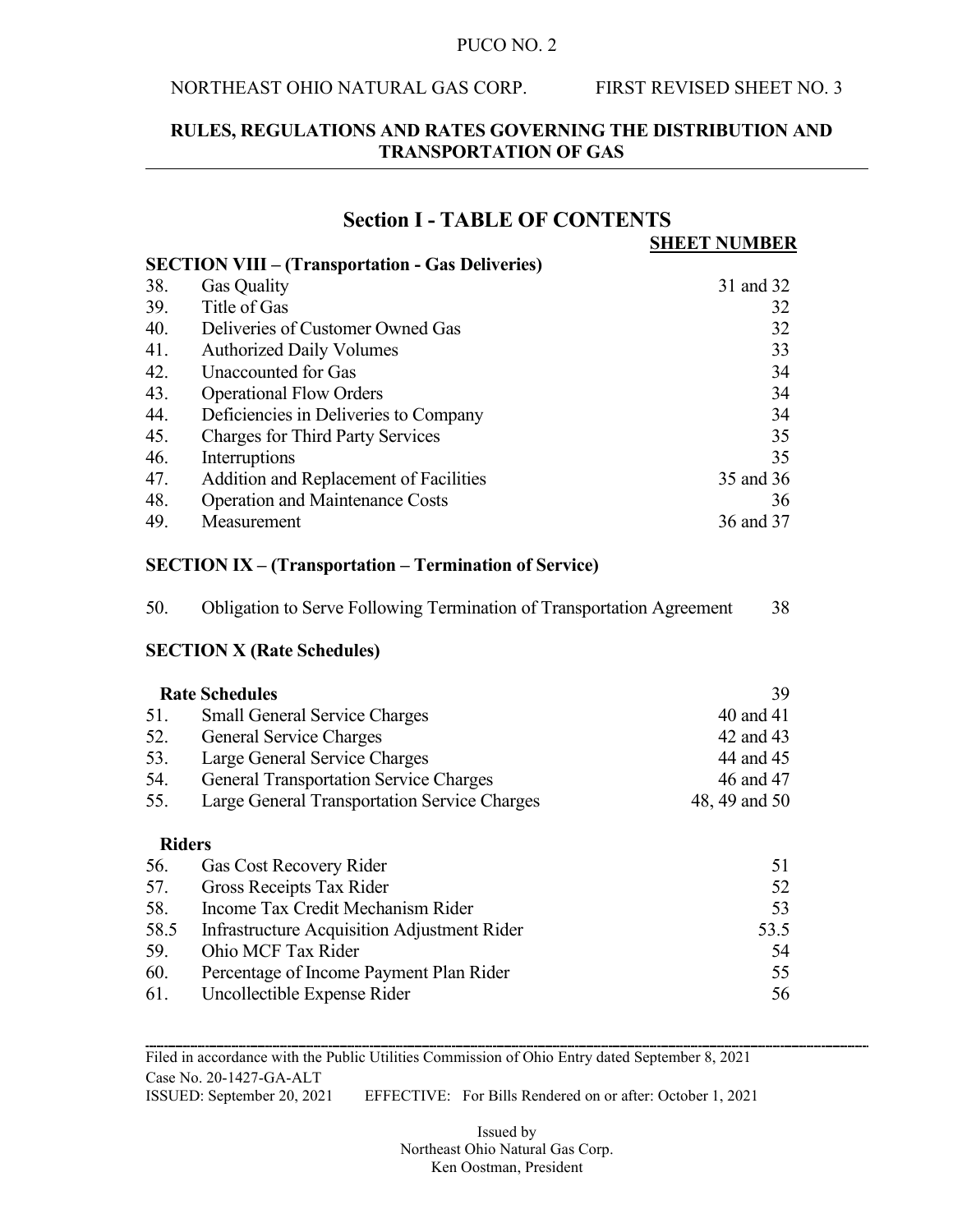#### NORTHEAST OHIO NATURAL GAS CORP. FIRST REVISED SHEET NO. 41

## **RULES, REGULATIONS AND RATES GOVERNING THE DISTRIBUTION AND TRANSPORTATION OF GAS**

## **Riders**

Services under this rate schedule is subject to the following Riders:

- Sheet No. 51 Gas Cost Recovery Rider
- Sheet No. 52 Gross Receipts Tax Rider
- Sheet No. 53 Income Tax Credit Mechanism Rider
- Sheet No. 53.5 Infrastructure Acquisition Adjustment Rider
- Sheet No. 54 Ohio MCF Tax Rider
- Sheet No. 55 Percentage of Income Payment Plan Rider ("PIPP")
- Sheet No. 56 Uncollectible Expense Rider

Filed in accordance with the Public Utilities Commission of Ohio Entry dated September 8, 2021 Case No. 20-1427-GA-ALT<br>ISSUED: September 20, 2021 EFFECTIVE: For Bills Rendered on or after: October 1, 2021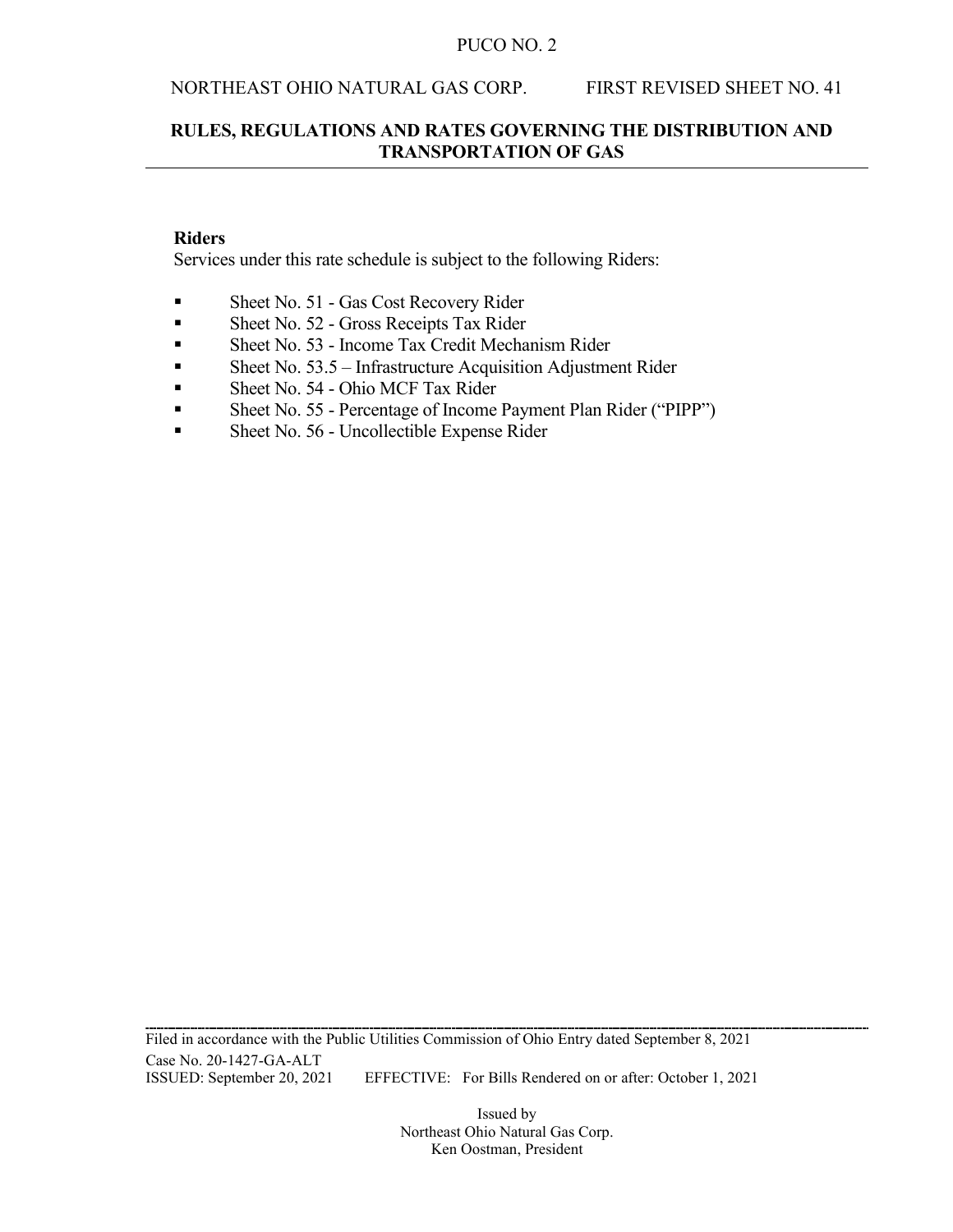#### NORTHEAST OHIO NATURAL GAS CORP. FIRST REVISED SHEET NO. 43

# **RULES, REGULATIONS AND RATES GOVERNING THE DISTRIBUTION AND TRANSPORTATION OF GAS**

# **Riders**

Services under this rate schedule is subject to the following Riders:

- Sheet No. 51 Gas Cost Recovery Rider
- Sheet No. 52 Gross Receipt Tax Rider
- Sheet No. 53 Income Tax Credit Mechanism Rider
- Sheet No. 53.5 Infrastructure Acquisition Adjustment Rider
- Sheet No. 54 Ohio MCF Tax Rider
- Sheet No. 55 Percentage of Income Payment Plan Rider ("PIPP")
- Sheet No. 56 Uncollectible Expense Rider

Filed in accordance with the Public Utilities Commission of Ohio Entry dated September 8, 2021 Case No. 20-1427-GA-ALT ISSUED: September 20, 2021 EFFECTIVE: For Bills Rendered on or after: October 1, 2021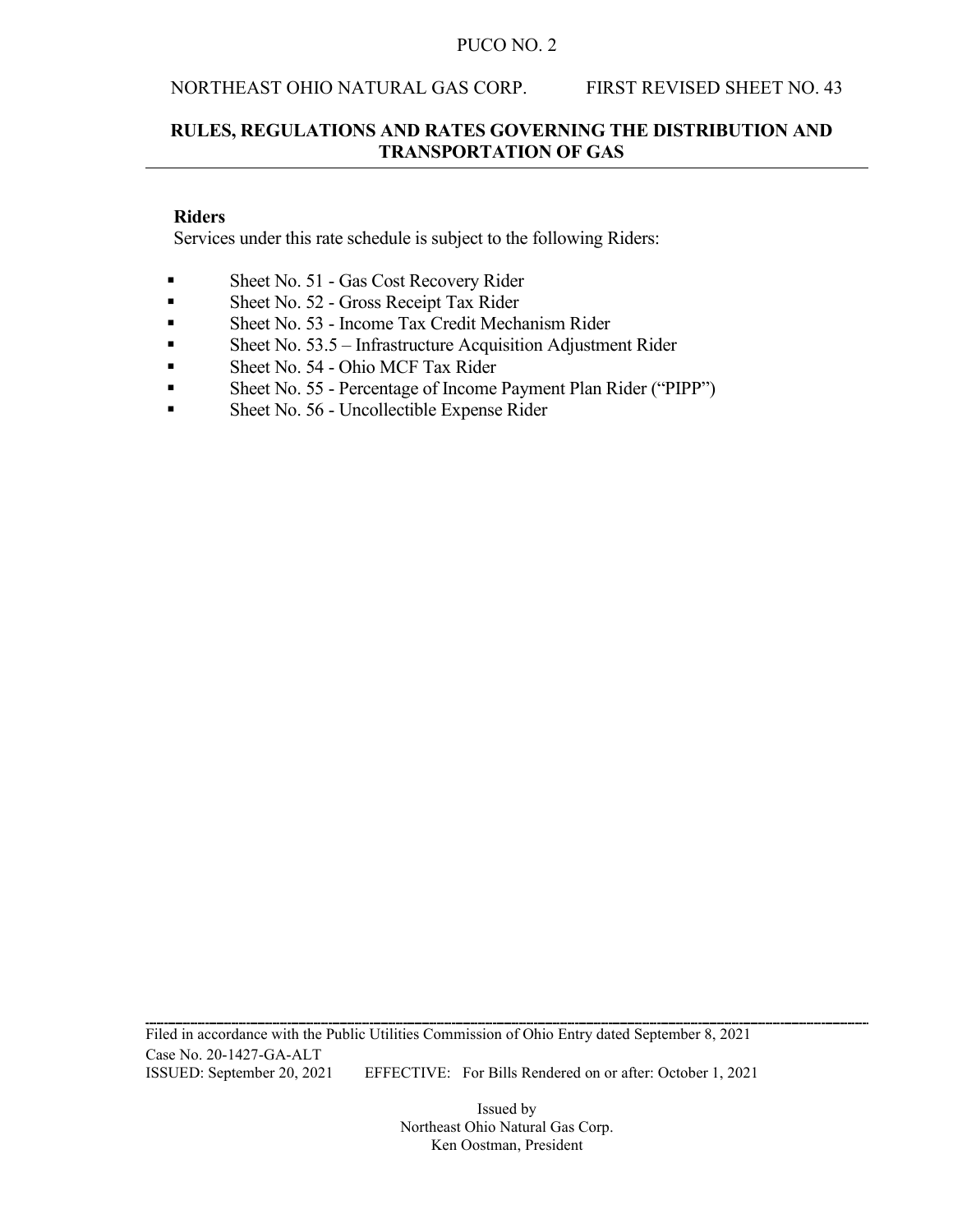## NORTHEAST OHIO NATURAL GAS CORP. FIRST REVISED SHEET NO. 45

# **RULES, REGULATIONS AND RATES GOVERNING THE DISTRIBUTION AND TRANSPORTATION OF GAS**

#### **Miscellaneous Charges:**

Customers served under this Rate Schedule are subject to the Miscellaneous Charges set forth in Sheet Nos. 57- 58.

#### **Riders**

Services under this rate schedule is subject to the following Riders:

- Sheet No. 51 Gas Cost Recovery Rider
- Sheet No. 52 Gross Receipt Tax Rider
- Sheet No. 53 Income Tax Credit Mechanism Rider
- Sheet No. 53.5 Infrastructure Acquisition Adjustment Rider
- Sheet No. 54 Ohio MCF Tax Rider
- Sheet No. 55 Percentage of Income Payment Plan Rider ("PIPP")
- Sheet No. 56 Uncollectible Expense Rider

Filed in accordance with the Public Utilities Commission of Ohio Entry dated September 8, 2021 Case No. 20-1427-GA-ALT ISSUED: September 20, 2021 EFFECTIVE: For Bills Rendered on or after: October 1, 2021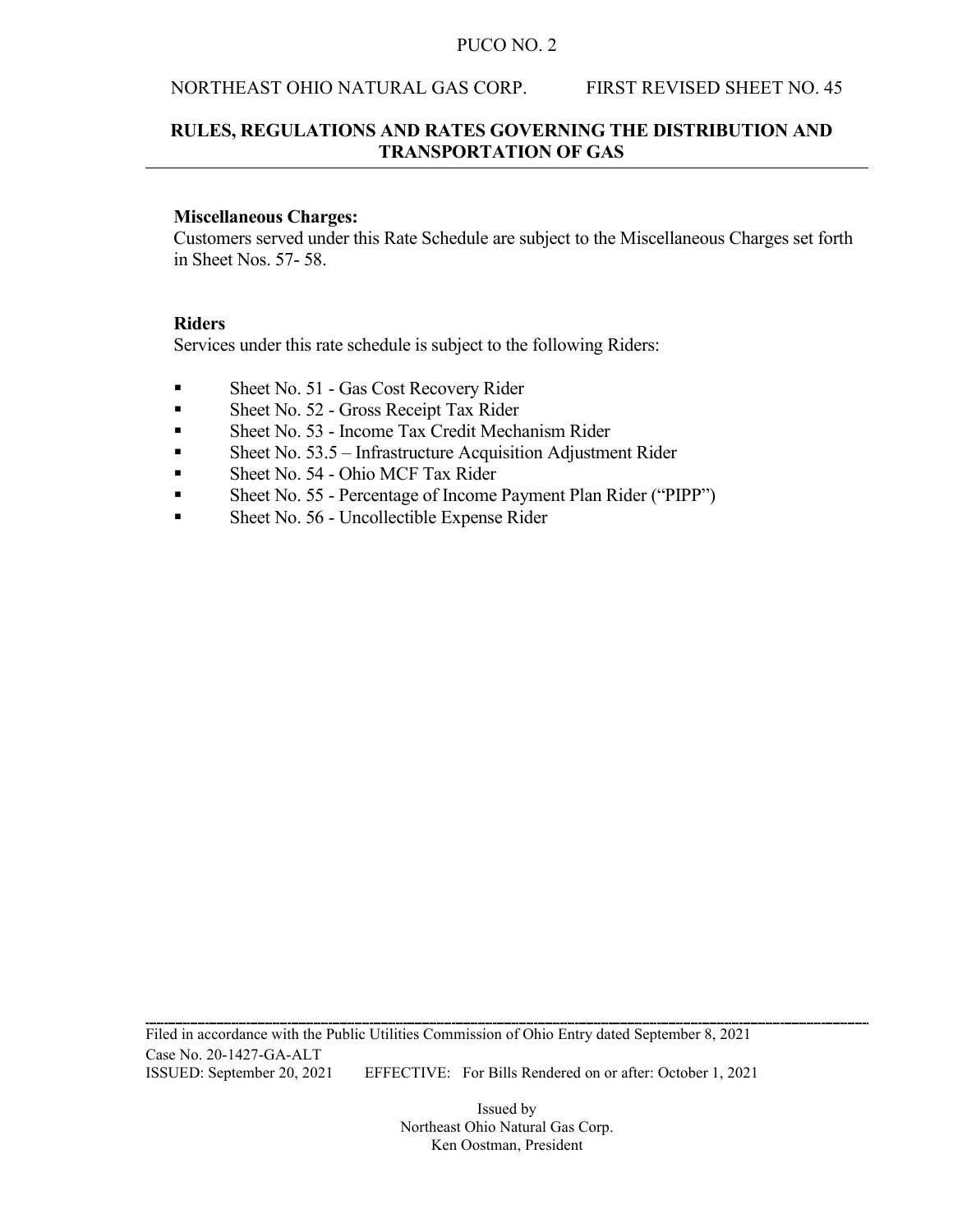#### NORTHEAST OHIO NATURAL GAS CORP. FIRST REVISED SHEET NO. 47

# **RULES, REGULATIONS AND RATES GOVERNING THE DISTRIBUTION AND TRANSPORTATION OF GAS**

The Company may offer transportation services at rates that are downwardly flexible from the maximum rates above. The lower bound shall be calculated on a Customer-by-Customer basis for each Customer offered a rate flexed down from the maximum rates stated above. The minimum rate shall not be less than the variable cost of providing service hereunder plus some contribution to fixed costs.

Such reduced rates will be determined based on competitive services available to the Customer and the Company's need for load preservation or the economic recovery of costs of the Company. Unless otherwise agreed by the Company and Customer, Customer shall pay the tariff rate for all volumes delivered hereunder.

## **Minimum Monthly Charge:**

The Minimum Monthly Charge shall be the Customer Charge and the applicable Rider charges.

## **Miscellaneous Charges:**

Customers served under this Rate Schedule are subject to the Miscellaneous Charges set forth in Sheet Nos. 57 – 58.

## **Riders**

Services under this rate schedule is subject to the following Riders:

- Sheet No. 51 Gas Cost Recovery Rider
- Sheet No. 52 Gross Receipt Tax Rider
- Sheet No. 53 Income Tax Credit Mechanism Rider
- Sheet No. 53.5 Infrastructure Acquisition Adjustment Rider
- Sheet No. 54 Ohio MCF Tax Rider
- Sheet No. 55 Percentage of Income Payment Plan Rider ("PIPP")

Filed in accordance with the Public Utilities Commission of Ohio Entry dated September 8, 2021 Case No. 20-1427-GA-ALT ISSUED: September 20, 2021 EFFECTIVE: For Bills Rendered on or after: October 1, 2021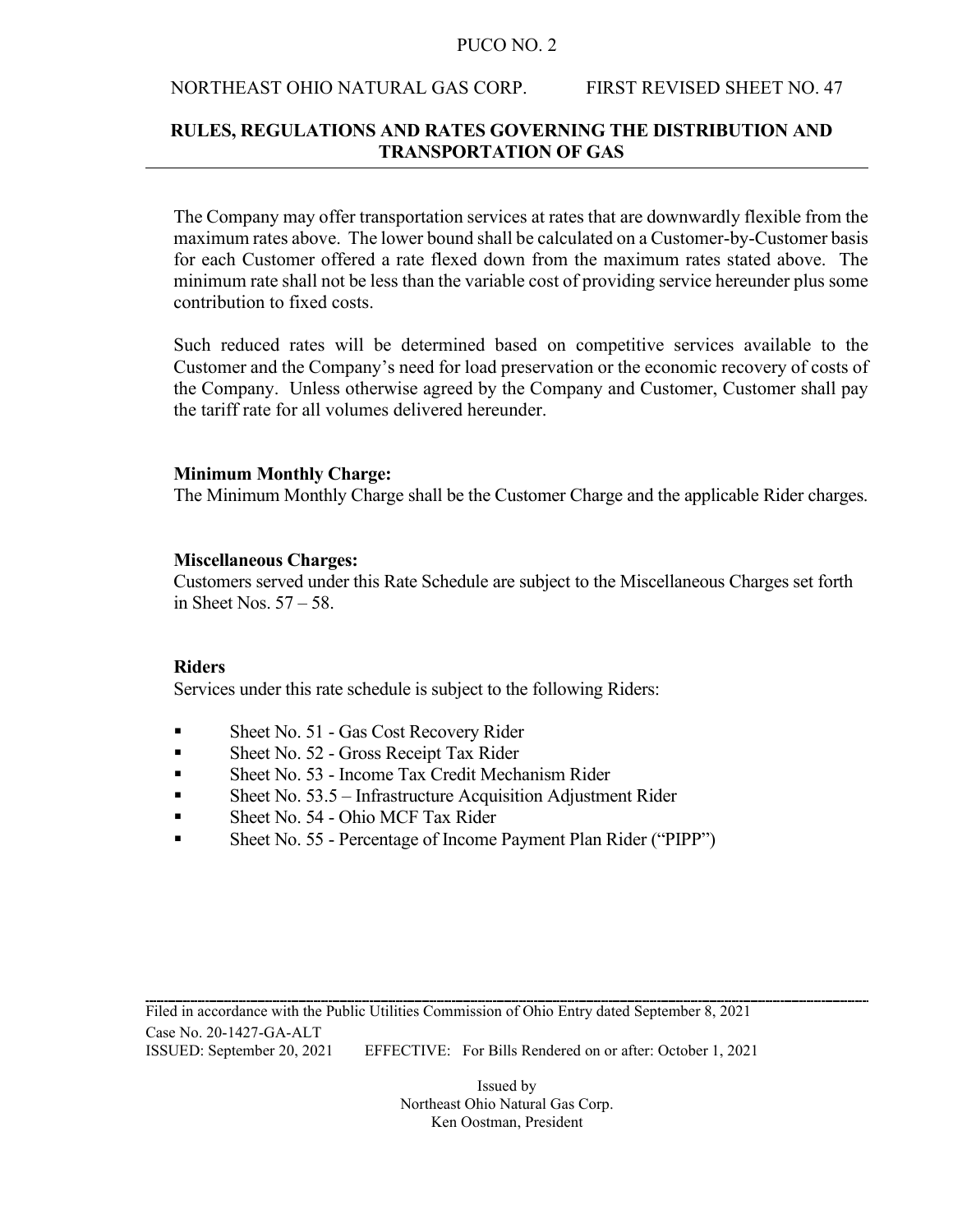#### NORTHEAST OHIO NATURAL GAS CORP. FIRST REVISED SHEET NO. 50

# **RULES, REGULATIONS AND RATES GOVERNING THE DISTRIBUTION AND TRANSPORTATION OF GAS**

### **Riders**

Services under this rate schedule is subject to the following Riders:

- Sheet No. 51 Gas Cost Recovery Rider
- Sheet No. 52 Gross Receipt Tax Rider
- Sheet No. 53 Income Tax Credit Mechanism Rider
- Sheet No. 53.5 Infrastructure Acquisition Adjustment Rider
- Sheet No. 54 Ohio MCF Tax Rider
- Sheet No. 55 Percentage of Income Payment Plan Rider ("PIPP")

Filed in accordance with the Public Utilities Commission of Ohio Entry dated September 8, 2021 Case No. 20-1427-GA-ALT ISSUED: September 20, 2021 EFFECTIVE: For Bills Rendered on or after: October 1, 2021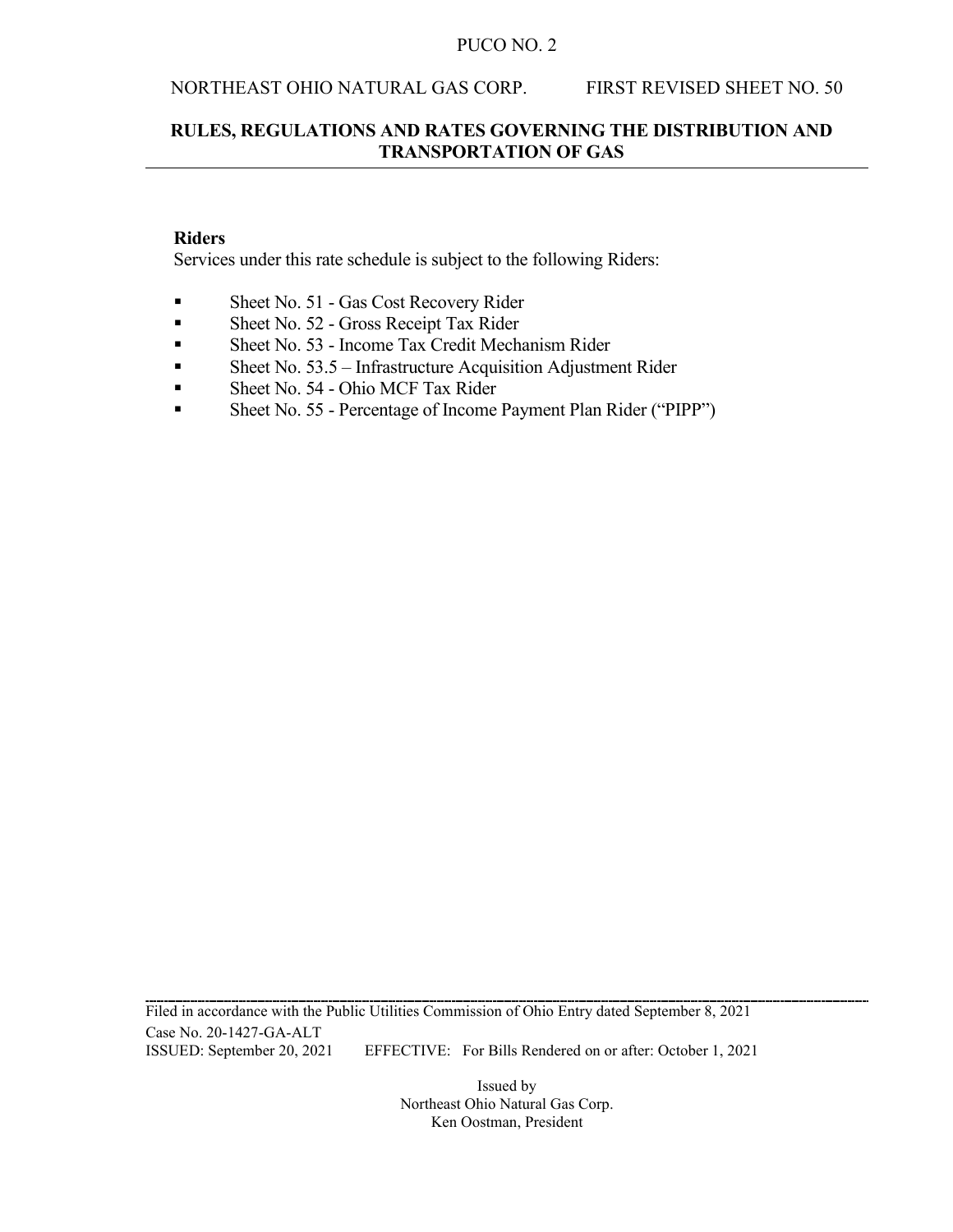#### NORTHEAST OHIO NATURAL GAS CORP. FIRST REVISED SHEET NO. 53.5

# **RULES, REGULATIONS AND RATES GOVERNING THE DISTRIBUTION AND TRANSPORTATION OF GAS**

# **INFRASTRUCTURE ACQUISITION ADJUSTMENT RIDER**

#### **58.5 Infrastructure Acquisition Adjustment**

#### **Applicability:**

Applicable to all Rate Schedules for service to Customers.

#### **Description:**

The Company has acquired the assets of the former Orwell – Trumbull Pipeline Company, LLC in order to continue to provide safe and reliable gas service, without interruption, to substantial parts of Northeast Ohio's distribution system. The infrastructure acquired was reviewed by the Commission in Case No. 19-1921-PL-ATR. The Commission found that the acquisition was reasonable and in the public interest

This Rider has been calculated in a manner consistent with the Company's approved rate case in Case No. 18-1720-GA-AIR. The adjustments, shown below, will be added to the service charges listed under each Rate Schedule and billed to customers beginning after the effective date of this tariff sheet as approved by the Commission. The charges listed below will continue until the Commission issues an Order approving any changes resulting from a case that reestablishes the Company's allowed revenue requirements.

| Rate:                                 | <b>Customer Charge</b><br><b>Per Month</b> | <b>Volumetric Charge</b><br>Per MCF |
|---------------------------------------|--------------------------------------------|-------------------------------------|
| <b>Small General Service</b>          | \$1.77                                     | \$0.1601                            |
| General Service – GS-1                | \$4.43                                     | \$0.1652                            |
| General Service – GS-2 and            |                                            |                                     |
| <b>General Transportation Service</b> | \$8.87                                     | \$0.1652                            |
| Large General Service And             |                                            |                                     |
| Large General Transportation Service  | \$26.60                                    | \$0.0678                            |

Filed in accordance with the Public Utilities Commission of Ohio Entry dated September 8, 2021 Case No. 20-1427-GA-ALT ISSUED: September 20, 2021 EFFECTIVE: For Bills Rendered on or after: October 1, 2021